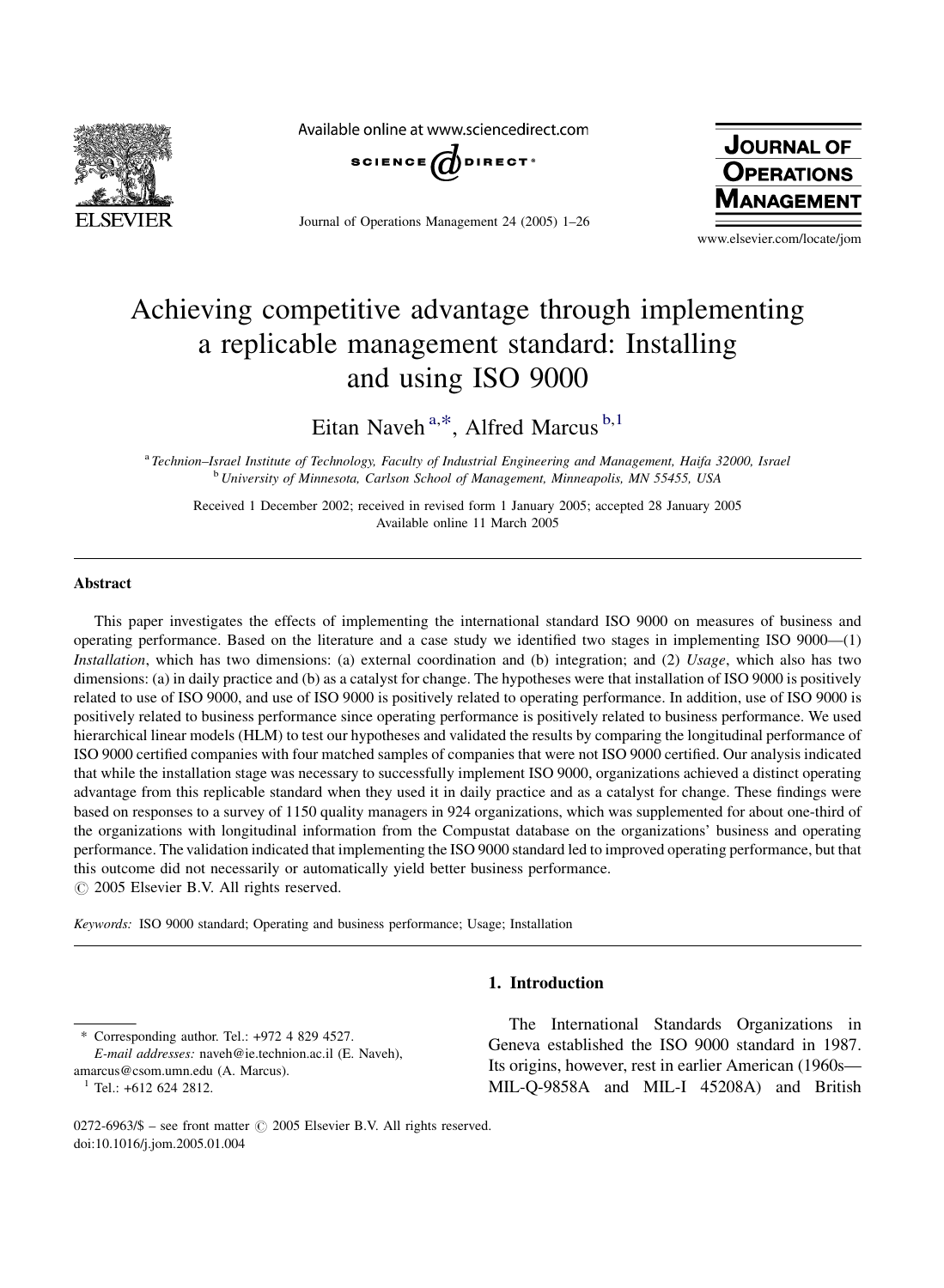standards (BS 5750). By the year 2000, more than 100,000 organizations worldwide were ISO 9000 certified and over 100 countries had adopted this standard [\(The International Standards Organization,](#page--1-0) [2000](#page--1-0)). Management standards, such as ISO 9000, are a subset of a broader category of voluntary management practices, often referred to as administrative innovations [\(Brunsson et al., 2000](#page--1-0)). The ISO 9000 standard requires that firms have in-house standardized and replicable routines and procedures for product design, manufacture, delivery, service and support, but whether implementation of such a standard is helpful to organizations is not known with certainty [\(Anderson](#page--1-0) [et al., 1999; Greve, 1999](#page--1-0)). Organizational analysts have identified implementation failures as a main reason that organizations have not benefited from practices such as ISO 9000 [\(Nutt, 1986; Klien and Sorra, 1996\)](#page--1-0). [Abrahamson \(1991, 1996, 1997\)](#page--1-0) sees the process of implementation as akin to fads and fashions; managers implement such practices in the same ways that people make decisions about the length of a skirt or the width of a tie—as a consequence of being persuaded by glitzy rhetoric that exploits their vulnerabilities and psychological needs. According to [Abrahamson \(1991, 1996,](#page--1-0) [1997\)](#page--1-0), implementation is a social construction that does not narrow real performance gaps. Nevertheless, [Collis](#page--1-0) [and Montgomery \(1997\)](#page--1-0) suggest that the implementation of practices such as ISO 9000 can raise organizational performance and result in real competitive advantage.

Quality standards, such as ISO 9000, have continually evolved and been refined over time and are supposed to offer a competitive factor in many industries [\(Cole, 1999](#page--1-0)). However, since knowledge of ISO 9000 is public ([Matusik and Hill, 1998\)](#page--1-0) and implementation of the practice aims to create greater homogeneity among organizations ([Brunsson et al.,](#page--1-0) [2000](#page--1-0)), it is debatable if ISO 9000 constitutes a competitive factor. As [Barney \(1986\)](#page--1-0) maintains, competitive advantage arises from the differences among firms (heterogeneity), but if all companies implement ISO 9000 in the same way, can a particular company derive a special benefit?

We argue that competitive advantage can be gained from implementing a replicable management standard, such as ISO 9000, if implementation is understood not as a discrete and homogenous industry-wide phenomenon, but if variations in this

process are considered [\(Lewis and Seibold, 1993;](#page--1-0) [Westphal et al., 1997; Meyer and Goes, 1988\)](#page--1-0). For our study, we built a model for implementing ISO 9000, which takes into account company-specific variations. We used information from a survey of 1150 managers as well as data collected from the Compustat database about organizations that are ISO 9000 certified and four matching samples of non-ISO 9000 certified organizations whose characteristics otherwise match the ISO 9000 certified organizations. We then tested this model to determine the extent to which variations in implementation have an effect on operating and business performance.

### 2. ISO 9000s effect on organizational performance

The issue with which we deal in this paper is whether ISO 9000 can have a positive effect on an organization's competitive performance. We deal with this question because there is a considerable debate in the literature as to whether ISO 9000 has a positive impact. In 1996, Dun and Bradstreet conducted a comprehensive survey (ISO 9000 survey, 1996) of all ISO 9000 certified U.S. organizations and found that the average company benefited from implementation. Nonetheless, [Terziovski et al. \(1997\)](#page--1-0) rejected the proposition that a significant relationship between ISO 9000 implementation and organizational performance exists (also see [Curkovic and Handfield, 1996\)](#page--1-0). [Batchelor \(1992\)](#page--1-0) found that the benefits of implementation were procedural efficiency and error rate reduction and not market share, staff motivation, or cost reduction. [Allan \(1993\)](#page--1-0) and [Brown \(1994\)](#page--1-0) found that managers went back to ''fire fighting'' after they implemented ISO 9000 and their commitment to planning, prevention and continuous improvement was short-lived. [Robin and Dennis \(1994\)](#page--1-0) found that ISO 9000 had a positive effect because of the introduction of statistical process control, though the standard itself did not explicitly require it, and [Askey and Dala \(1994\)](#page--1-0) claimed that managers saw certification as end in itself, not as a means to an end, and that after certification they reverted to old practices.

Implementation of ISO 9000 should make an organization's operating performance go up, but consistent results that could verify this proposition